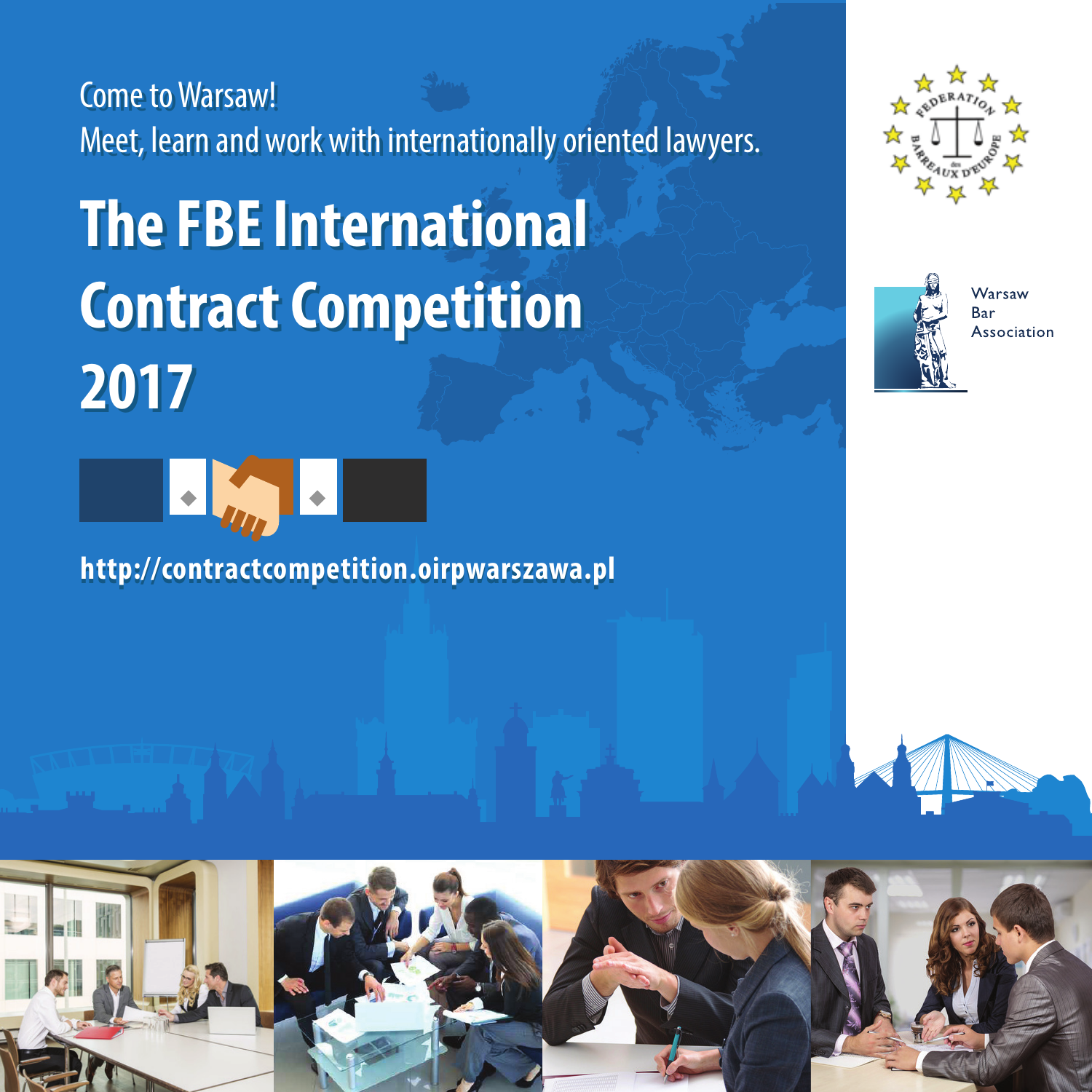#### **Where?**

**In Warsaw, Poland**

#### **When?**

**12-14 May 2017**

## **Who?**

**Young lawyers (under 30 years of age)**

# **Why?**

**The Competition is great opportunity:**

- **to learn international lawyer's work by doing it**
- **to develop legal English and general English skills**
- **to try international negotiations**
- **to work with lawyers from jurisdictions across Europe**
- **to see Poland**

### **The organizer**

**The Competition is organized by Legal Education Committee of the Federation des Barreaux d'Europe and will be hosted by the Warsaw Bar**

#### **WHAT YOU WILL DO**

**30 days before the Competition you will receive two cases that will regard international cooperation between European businesses. After preparation you will come to Warsaw and negotiate a contract with lawyers from different country**